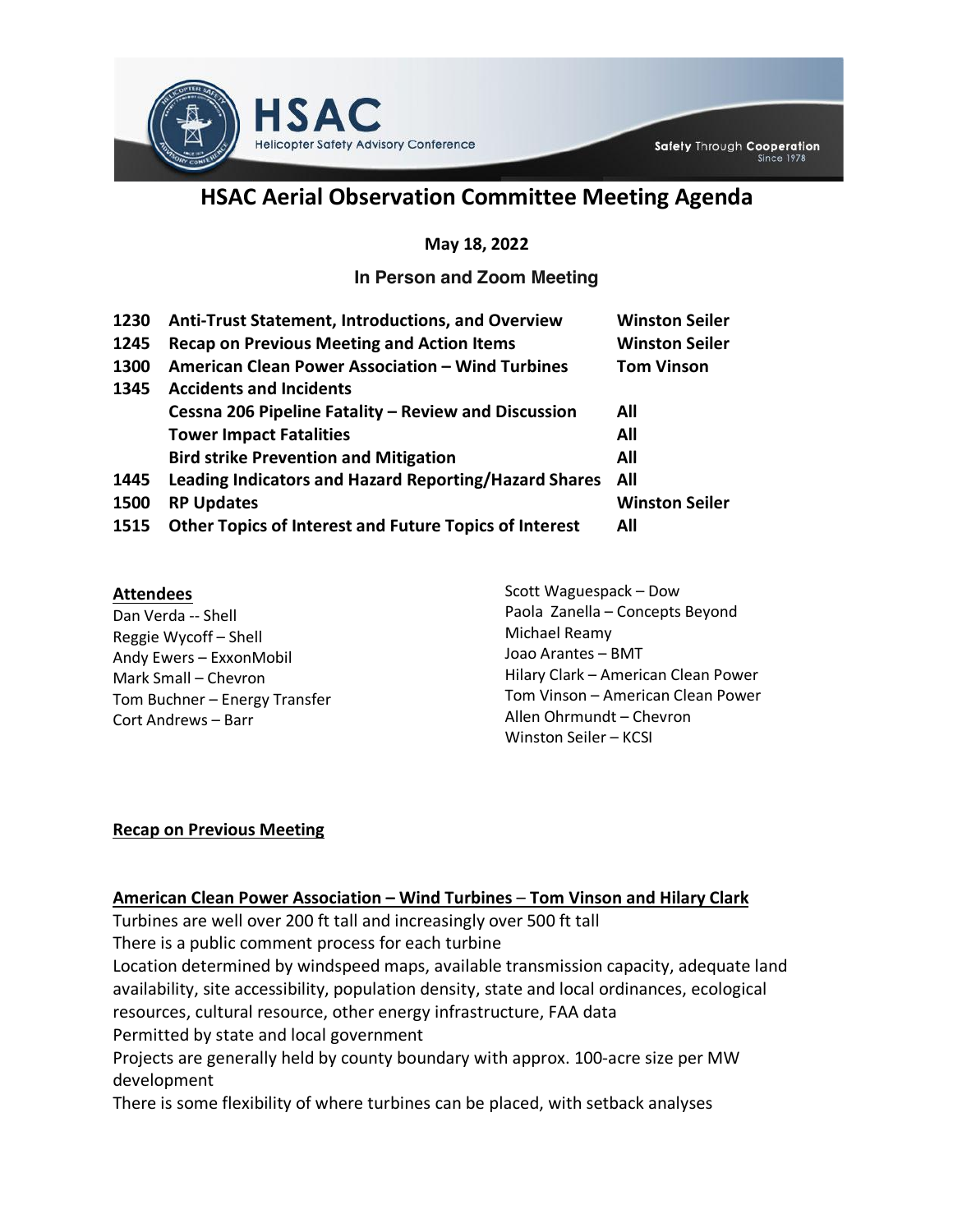

Generally placed 700 ft from the edge of pipeline ROW, with setbacks determined at the local level and dependent on permitting and setting and ensuring compensation of land owners Suggest voluntary engagement, analogous to working through Military Training Routes

Provide a briefing, letter, and presentation to American Clean Power for distribution to members for voluntary setbacks where applicable.

## **Cessna 206 Landing Fatality**

Generally lower time crewmembers with approx. 900- and 300-hours TT. Unknown who was flying.

Unknown familiarity with the airport Unknown personal minimums for the pilots Potentially not set up for a go around, nose pitch up tendency Turbocharged aircraft, over-boosted on immediate power application Did not initiate a go around early enough to get aircraft back into the air "Go arounds are free and avgas is cheap" "If you bounce once, then go around" What do we do after something happens – when do we just ride it out and accept the damage Add to equipment fit RP: "Intercom for multi pilot operations"

## **Tower Fatalities – Preventive Measures**

Drafting RP for Obstacle Hazard Avoidance: Hazard assessment, pre-flight hazard briefing, hazard advisor, minimum separation, consistently flown route, training procedures, communication between crew

## **Bird Strikes**

Pulse lights are most effective Anecdotally like bulk of bird strikes occur during maneuvering Consensus is not to take drastic maneuvers to avoid

## **Leading Indicators and Hazard Reporting/Hazard Shares**

## **Possible Presenters in future**

- ATC Approval of Pipeline LOA, Proper coordination, how is traffic flow adjusted when patrols are present, how is traffic organized
- NASA ASRS Team Reporting
- National Rescue Command Center What happens when an ELT is activated and how can pilots get rescued as quickly as possible